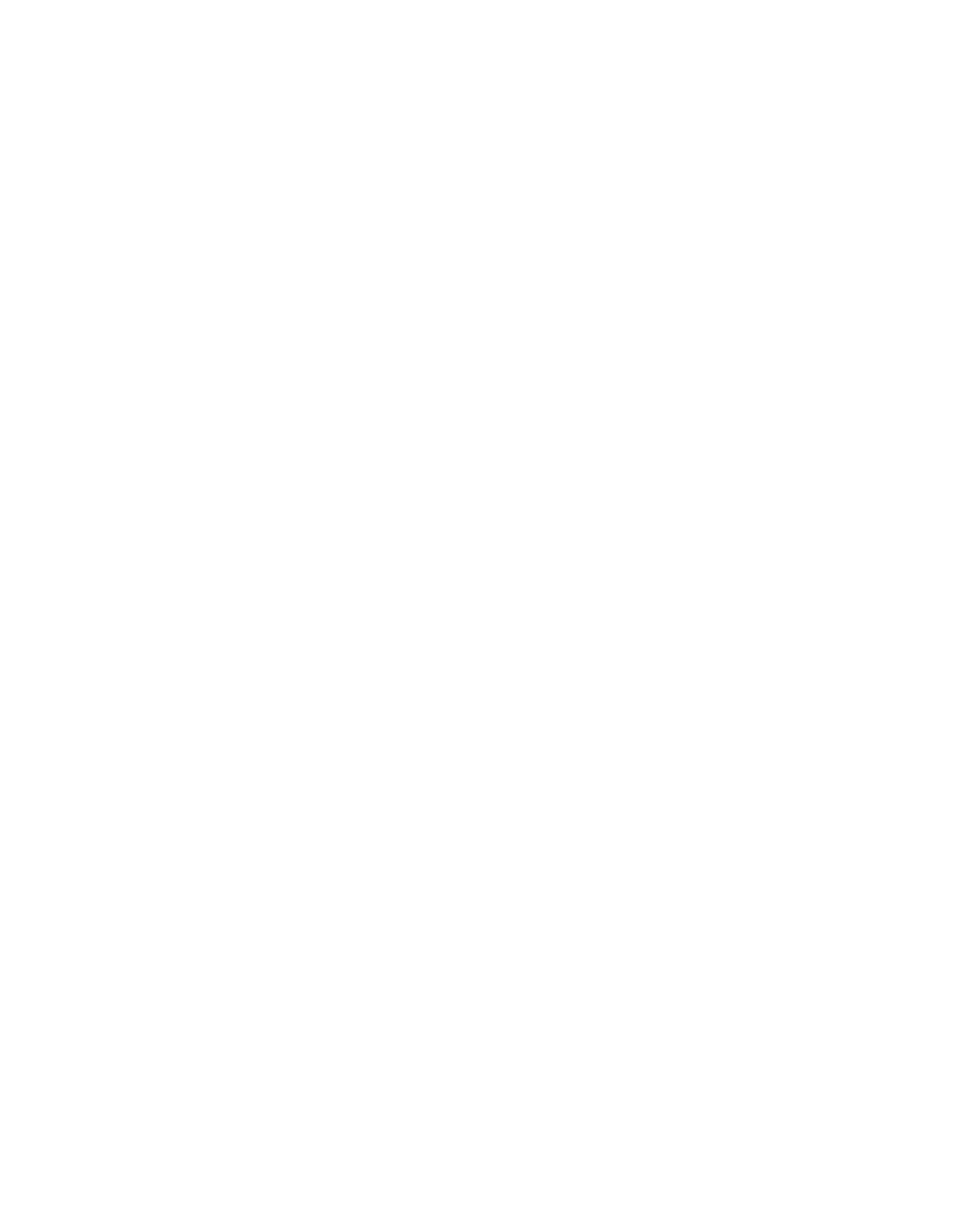## 1 Introduction

- 1.1 These Asset Purchase Facility (APF) Operating Procedures govern participation in the APF Corporate Bond Purchase Scheme and Gilt Purchases (the 'APF Purchase Schemes') and explain the operational procedures involved. The Bank of England Asset Purchase Facility Fund Limited (BEAPFF) is a wholly-owned subsidiary of the Bank and is the legal counterpart to market transactions. The Bank acts as agent for BEAPFF.
- 1.2 All capitalised terms have the meaning defined in the Glossary in clause 2 of the APF Terms and Conditions.
- 1.3 These APF Operating Procedures should be read together with the other parts of the legal APF Documentation – comprising the Terms and Conditions for Counterparties in the Bank of England's Asset Purchase Facility, the Admission Letter, the Application Form, any Market Notice and any other documentation or procedures issued by the Bank in connection with the APF, each as supplemented and amended from time to time.
- 1.4 In the event of a conflict between these APF Operating Procedures and the APF Terms and Conditions, the APF Terms and Conditions shall prevail. In the event of any conflict between any Market Notice and these APF Operating Procedures or the APF Terms and Conditions, the Market Notice shall prevail.
- 1.5 The Bank may amend these APF Operating Procedures generally or in particular circumstances from time to time, with any such amendment taking effect at a time specified by the Bank. A link to copies of the Documentation as amended will be posted on the Bank's website<sup>1</sup> and significant amendments will be circulated to Counterparties in the APF.
- 1.6 The Bank will endeavour to give reasonable notice of any amendment, but reserves the right to introduce any amendment with immediate effect. The Bank may also vary the operational timetable<sup>2</sup> or vary or omit any of the procedures described on any particular day.
- 1.7 All transactions or planned transactions by individual Counterparties as part of the APF should be treated as confidential (in accordance with clause 15 of the APF Terms and Conditions).
- 1.8 All references to times are to London time, unless stated otherwise.
- 1.9 The Bank may vary or omit any of the procedures on any particular day.
- 1.10 References in these APF Operating Procedures to Euroclear should be taken to refer to the Euroclear settlement system operated by Euroclear Bank SA/NV. References to Clearstream should be taken to refer to the Clearstream settlement system operated by Clearstream Banking, S.A. References to CREST should be taken to refer to the CREST settlement system operated by Euroclear UK & Ireland Limited.

i<br>I

<sup>1</sup> www.bankofengland.co.uk/markets/quantitative-easing-and-the-asset-purchase-facility

 $2$  The calendar of operations is available on the Bank's website at www.bankofengland.co.uk/markets/the-sterling-monetary-framework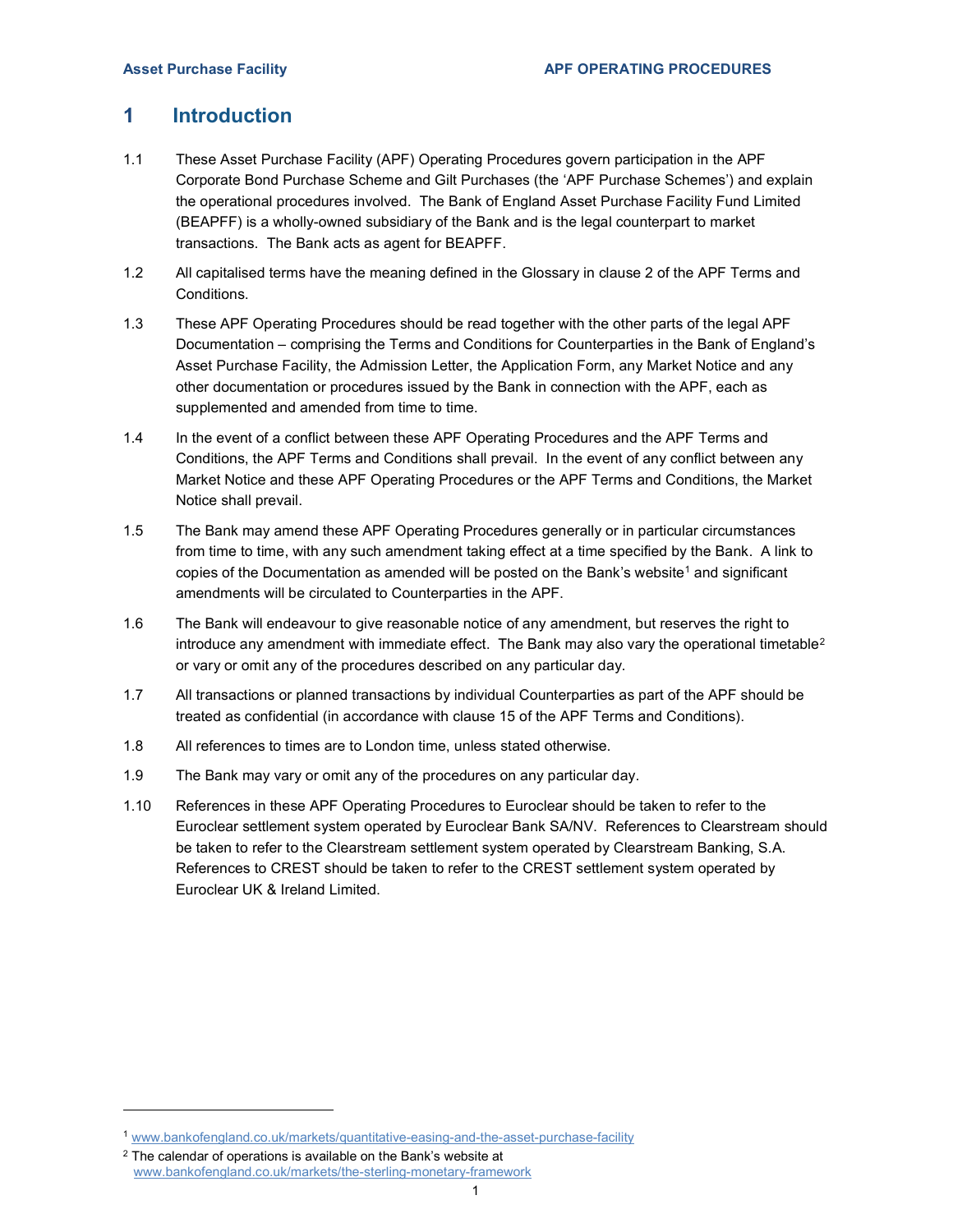$\checkmark$ 

 $\checkmark$  x

Gilt Purchases – non-competitive auctions

## 2 Counterparties

Authorised for the purposes of the Financial Services and Markets

Participant in the SMF for giltpurchase Open Market

Act

Operations<sup>5</sup>

2.1 Counterparties in the APF Purchase Schemes must conform to the following eligibility criteria, set out in Table 1 below:

| Criterion                                                         | Condition | <b>Corporate Bond</b><br><b>Purchase</b><br><b>Scheme</b> | Gilt Purchases -<br>competitive<br>auctions |
|-------------------------------------------------------------------|-----------|-----------------------------------------------------------|---------------------------------------------|
| Market maker in corporate bonds                                   |           |                                                           |                                             |
| Participant in the SMF for Open<br>Market Operations <sup>3</sup> |           |                                                           |                                             |

Gilt-Edged Market Maker<sup>4</sup>

#### Table 1 Eligibility criteria for APF Purchase Schemes

Only one counterparty per group may participate in competitive auctions

2.2 Counterparties must have access to the Bank's electronic tendering system, Btender, to participate in the APF Purchase Schemes, unless they are only eligible to submit non-competitive offers in the Gilt Purchases scheme.

 $\checkmark$  = criterion must be met  $X$  = criterion must not be met

- 2.3 If any counterparty abuses, or seeks to abuse, the auctions or the APF Purchase Schemes more generally, the Bank retains the discretion immediately to exclude the Counterparty from the APF Purchase Schemes and take up the issue with the Senior Management of the organisation.
- 2.4 Firms which meet the above eligibility criteria who wish to participate in the APF Purchase Schemes should complete the relevant application form and ancillary documentation, available on the Bank's website.<sup>5</sup> The Bank reserves the right to reject applications or to exclude Counterparties after admission to the APF Purchase Schemes without explanation.

#### Corporate Bond Purchase Scheme

2.5 As a condition of participation in the APF Purchase Schemes, Counterparties will be asked to send to the Bank quotes on eligible securities that are sent in the normal course of their business ('dealer runs') as well as indications of bonds which they would like to sell or take a position in ('dealer axes'). Dealer runs should be sent via Bloomberg. Dealer axes should be submitted by close of business on the first working day of the week, using the template available on the Bank's website.<sup>6</sup> See Appendix A for details of the addresses to which these should be submitted.

<sup>&</sup>lt;sup>3</sup> See www.bankofengland.co.uk/markets/the-sterling-monetary-framework for Documentation in relation to the Bank of England's Sterling Monetary Framework.

<sup>&</sup>lt;sup>4</sup> As listed in the website of the UK Debt Management Office.

<sup>5</sup> Details on how to apply for each APF Purchase Scheme are available at www.bankofengland.co.uk/markets/quantitative-easing-and-the-asset-purchase-facility

<sup>6</sup> www.bankofengland.co.uk/markets/quantitative-easing-and-the-asset-purchase-facility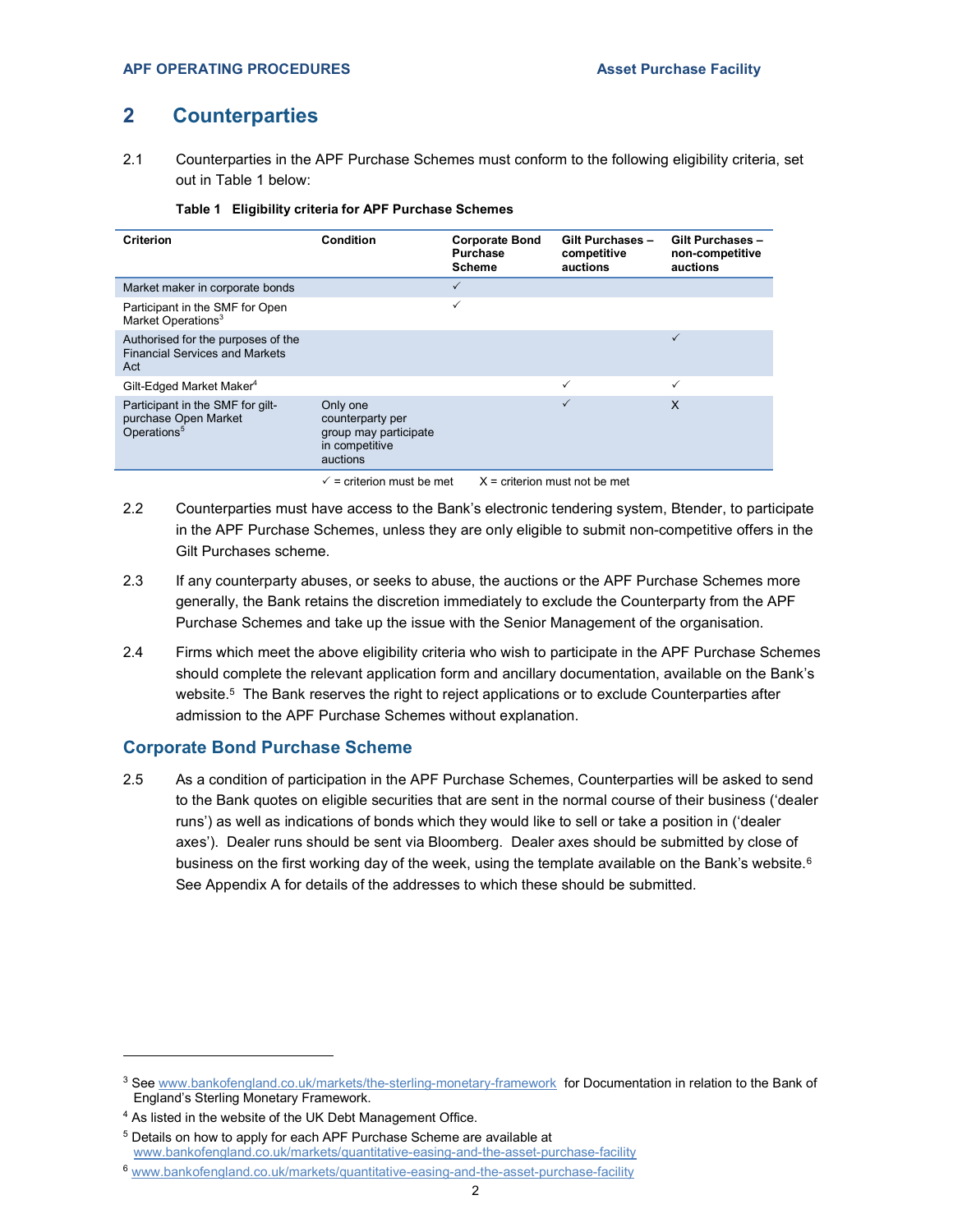## 3 Conducting APF operations via Btender

- 3.1 The timetable for the Bank's APF operations is published on the Bank's website.<sup>7</sup>
- 3.2 The Bank conducts APF operations via its electronic trading system, Btender. $8$
- 3.3 It is the responsibility of Counterparties using Btender to ensure that access rights to Btender are assigned appropriately within their organisations. The Bank does not accept any Loss resulting from the use of, or inability to use, Btender.
- 3.4 The start and end times for each APF operation are set out in the Btender system shortly ahead of the operation and are available, for information, in the Bank's wire services announcements. Offers may be submitted once the operation begins in Btender. Offers must be received by the Bank prior to the close time for the operation.
- 3.5 The time stamp applied to any offer in accordance with these APF Operating Procedures is final and binding. Counterparties should note that it may take some seconds for offers to be received at the Bank's server after being input. A countdown timer is provided in the Btender system to assist users. Users should be aware that this operates off the local time as set on their relevant electronic device and therefore should ensure the time on their electronic device is accurate.
- 3.6 Counterparties may cancel or amend offers using the Btender system at any point up to the close of the operation. Offers which are submitted as at the close of the operation are irrevocable. By submitting an offer a Counterparty is committed, if its offer is accepted, to entering into APF transactions up to the amount specified in the offer, the details of those transactions being determined in accordance with the procedures described below.
- 3.7 Counterparties may neither offer through, nor discuss their offers with, any third parties, except where such offer or discussion is in accordance with Clause 15 of the Terms and Conditions.
- 3.8 Counterparties should access their individual allocations via the results screen in the Btender system to confirm whether the full value of their offer has been accepted or, if not, what amount of their offer has been accepted.
- 3.9 In the event of a dispute, reference may be made to the Btender system archive or recordings of telephone conversations.
- 3.10 Notwithstanding any provision in these APF Operating Procedures, the Bank reserves the right to accept individual offers in full, in part and in any amounts determined by the Bank at its sole discretion, and to reject individual offers, for any reason, including, but not limited to, in the light of other offers received.
- 3.11 For security and contingency purposes, the Bank recommends that APF Counterparties install and maintain a designated direct line into the Bank's sterling dealing desk from their APF trading desks. If it does not, the Counterparty would need to provide assurance that it accepts the risk that its participation in APF operations may be restricted in the event that access to Btender is not available, and must provide a landline telephone number, pre-authorised on behalf of the Counterparty by one or more authorised signatories, which the Bank will use to authenticate telephone offers. The caveats associated with telephone offers more generally are further explained in section 7.

<sup>7</sup> The APF operational timetable is available at www.bankofengland.co.uk/markets/the-sterling-monetary-framework

 $^8$  The Btender User Guide is available at  $\textit{www.bankofengland.co.uk/markets/the-sterling-monetary-framework}$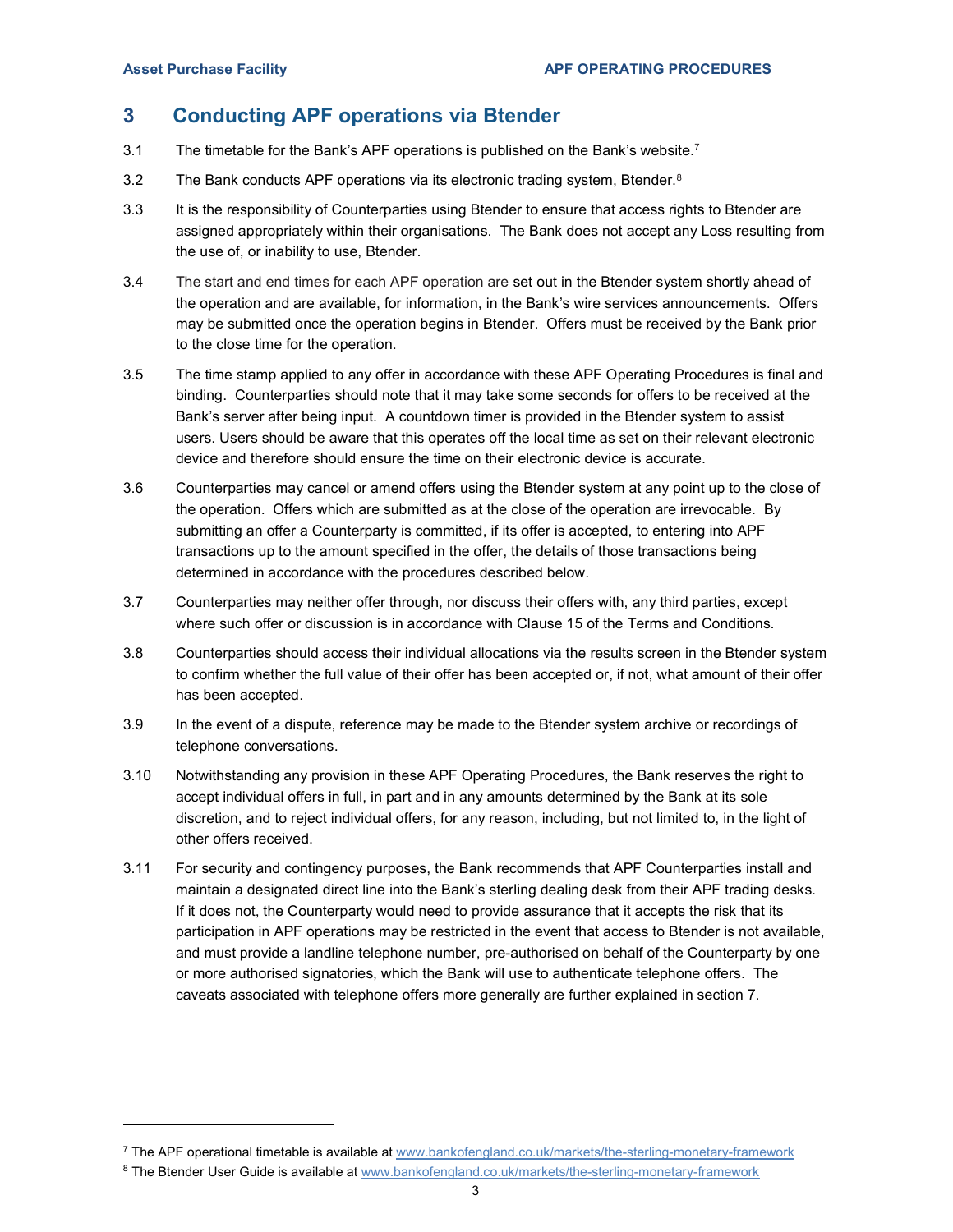## 4 Corporate Bond Purchase Scheme

4.1 Purchases of corporate bonds are undertaken by the Bank, acting on behalf of BEAPFF, to impart monetary stimulus.

| Table 2 Parameters applicable for the Corporate Bond Purchase Scheme |
|----------------------------------------------------------------------|
|----------------------------------------------------------------------|

| <b>Parameter</b>                                | <b>Description</b>                                                                                                                                                                                                                                                                                                                                                                                   |
|-------------------------------------------------|------------------------------------------------------------------------------------------------------------------------------------------------------------------------------------------------------------------------------------------------------------------------------------------------------------------------------------------------------------------------------------------------------|
| <b>Timing</b>                                   | Two purchase operations per week, on Wednesdays and Thursdays between 11:00<br>and $11:30$ .                                                                                                                                                                                                                                                                                                         |
| Size                                            | In each purchase operation the Bank will stand ready to purchase up to $£10$ million<br>nominal of each bond.                                                                                                                                                                                                                                                                                        |
| Announcement                                    | List of eligible securities in each operation published on wire services pages <sup>9</sup> and on<br>the Bank's website <sup>10</sup> together with the reference gilt for each security, at:-<br>16:00 on Friday, for operations to take place the following week<br>$\overline{\phantom{a}}$<br>09:00 on the day of the auction, when the operation will be available to view<br>٠<br>in Btender. |
| <b>Operation type</b>                           | Variable price                                                                                                                                                                                                                                                                                                                                                                                       |
| <b>Allotment method</b>                         | Uniform price basis                                                                                                                                                                                                                                                                                                                                                                                  |
| Reference gilt yields                           | Will be set for each bond as the mid-market yields published on the UK Debt<br>Management Office's wire service pages at 11:45                                                                                                                                                                                                                                                                       |
| Duration of operation                           | 30 minutes                                                                                                                                                                                                                                                                                                                                                                                           |
| Minimum offer                                   | £1 million nominal for each individual security                                                                                                                                                                                                                                                                                                                                                      |
| Minimum offer<br>increment                      | £0.1 million nominal                                                                                                                                                                                                                                                                                                                                                                                 |
| <b>Minimum allocation</b>                       | £0.1 million nominal                                                                                                                                                                                                                                                                                                                                                                                 |
| <b>Minimum allocation</b><br>increment          | £0.1 million nominal                                                                                                                                                                                                                                                                                                                                                                                 |
| <b>Maximum total offers</b><br>per Counterparty | Unlimited for offers submitted via Btender                                                                                                                                                                                                                                                                                                                                                           |
| <b>Settlement</b>                               | $T+2$ days                                                                                                                                                                                                                                                                                                                                                                                           |

#### Size of operation and limits

- 4.2 The Bank will normally include each eligible security in an auction at least once a week.
- 4.3 The Bank will look to purchase, via the Corporate Bond Purchase Scheme (CBPS) operations, a balanced portfolio of up to the target set by the Monetary Policy Committee (MPC). The purchase pace is intended over time to be consistent with this target, but may fluctuate above or below it depending on factors such as seasonality, market conditions and the pattern of offers received in operations.
- 4.4 Successful offers above the Bank's minimum spread will be allocated based on their attractiveness across bonds within each auction until the quantity that the Bank is willing to purchase has been reached.
- 4.5 In order to ensure purchases are representative of issuance, if there are sectors which are overrepresented in the APF's holdings relative to that sector's share in the list of eligible bonds, the Bank will adjust the minimum spread it sets in order to slow purchases in that sector.

<sup>9</sup> Reuters BOE/Markets 1; Bloomberg BOEO 1.

<sup>10</sup> www.bankofengland.co.uk/markets/quantitative-easing-and-the-asset-purchase-facility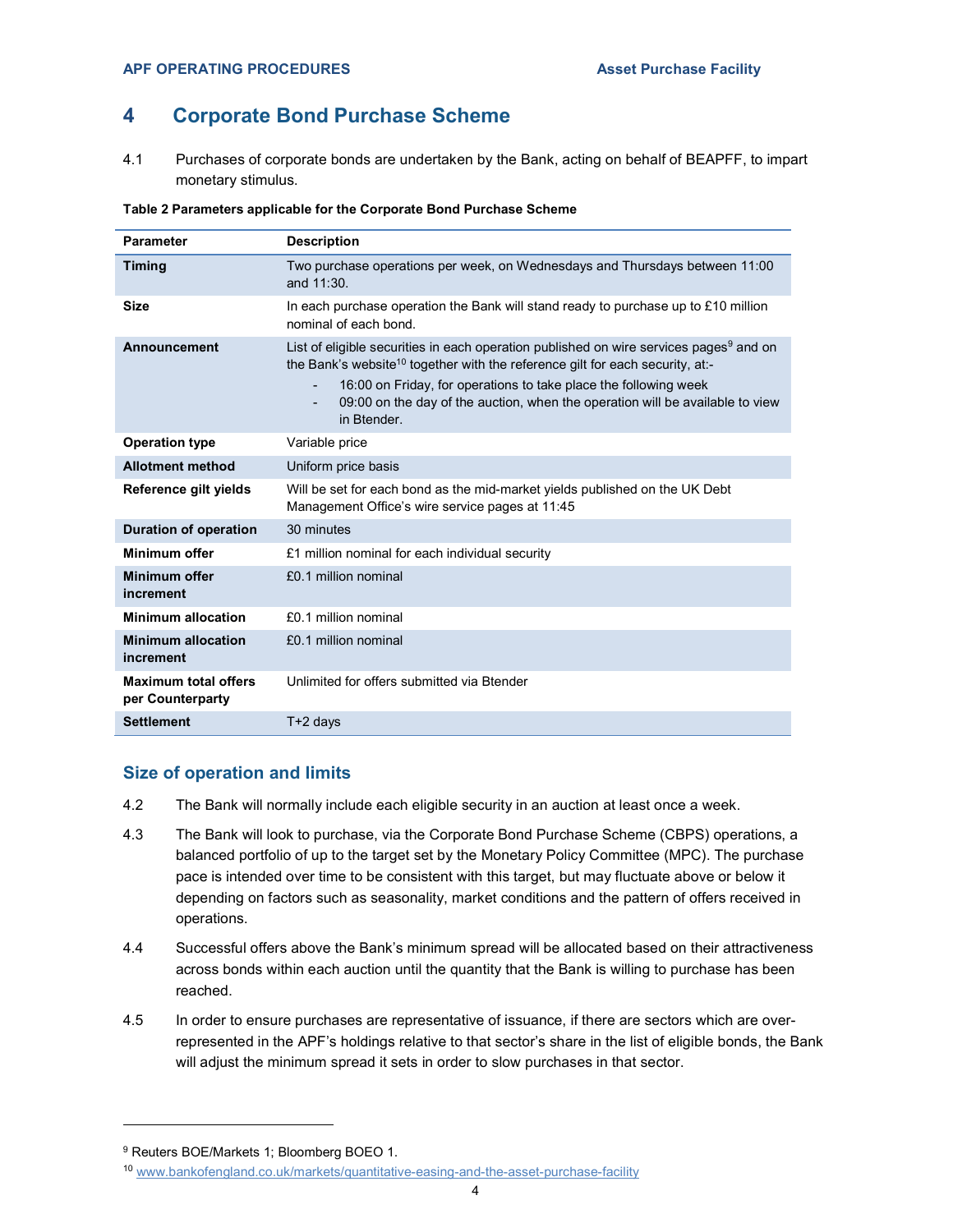#### Transaction process

- 4.6 The Bank will participate in the secondary market by holding reverse auctions. The Bank reserves the right to modify the structure of its purchase operations or to carry out secondary market purchases via other methods, such as bilateral purchases, should it be deemed necessary.
- 4.7 The Bank will reserve the right to reject any offers, for any reason, including in the light of other offers received. The MPC will keep under review the case for participating in the primary market.
- 4.8 Auctions will be undertaken on a uniform spread basis so that all successful transactions for any individual bond will be allotted at the same spread. In a uniform format every successful offers is allocated at the highest accepted price for that bond. Offers at the clearing spread may be pro-rated.
- 4.9 In each purchase operation, the Bank will, for each security, privately set a minimum spread to the yield on a specified reference gilt. It will not purchase securities at offers below this spread. Successful offers above the Bank's minimum spread will be ranked and allocated based on their attractiveness across bonds within each auction until the quantity that the Bank is willing to purchase has been reached.
- 4.10 The Bank will keep under review the level of the spreads and the size of transactions in the light of the pattern of participation in the CBPS, market conditions, and the delivery of the objectives of the CBPS. It will also keep under review the auction mechanism.

#### Submission of transactions

- 4.11 Offers must be expressed as a basis point spread to the specified reference gilt, in increments of whole basis points. All yields will be quoted on a semi-annual basis.
- 4.12 The Bank may, at its discretion, take offers submitted by phone (via a designated direct line or preauthorised landline number) to the Bank's sterling dealing desk $11$ , or via secure email to the email address provided to Counterparties by the Bank. In this event, Counterparties:
	- i) must provide the specified ticker of the security and the nominal amount offered, at what spread;
	- ii) should make no more than three offers for an individual security in a single operation and no more than fifteen offers in total in a single operation; and
	- iii) submitting multiple offers across the operation, should also provide the weighted average spread of those offers to 3 decimal places.
- 4.13 The Bank will reveal to Counterparties in Btender their allocation of offers as soon as possible following 11.45.

## Published information

4.14 The Bank will also publish on the Bank's wire services pages<sup>12</sup> and on the Bank's website<sup>13</sup> the sum of corporate bonds purchased, less redemptions and non-operation based transactions since operations began in September 2016, reported on a settlement date basis. These data are published weekly during periods where the Bank is conducting purchases, and monthly outside of these times. Purchases are reported in terms of the amount paid to the sellers.

<sup>&</sup>lt;sup>11</sup> Contact details for the Bank are available at Appendix A.

<sup>12</sup> Reuters BOE/Markets1; Bloomberg BOEO 1

<sup>13</sup> www.bankofengland.co.uk/markets/quantitative-easing-and-the-asset-purchase-facility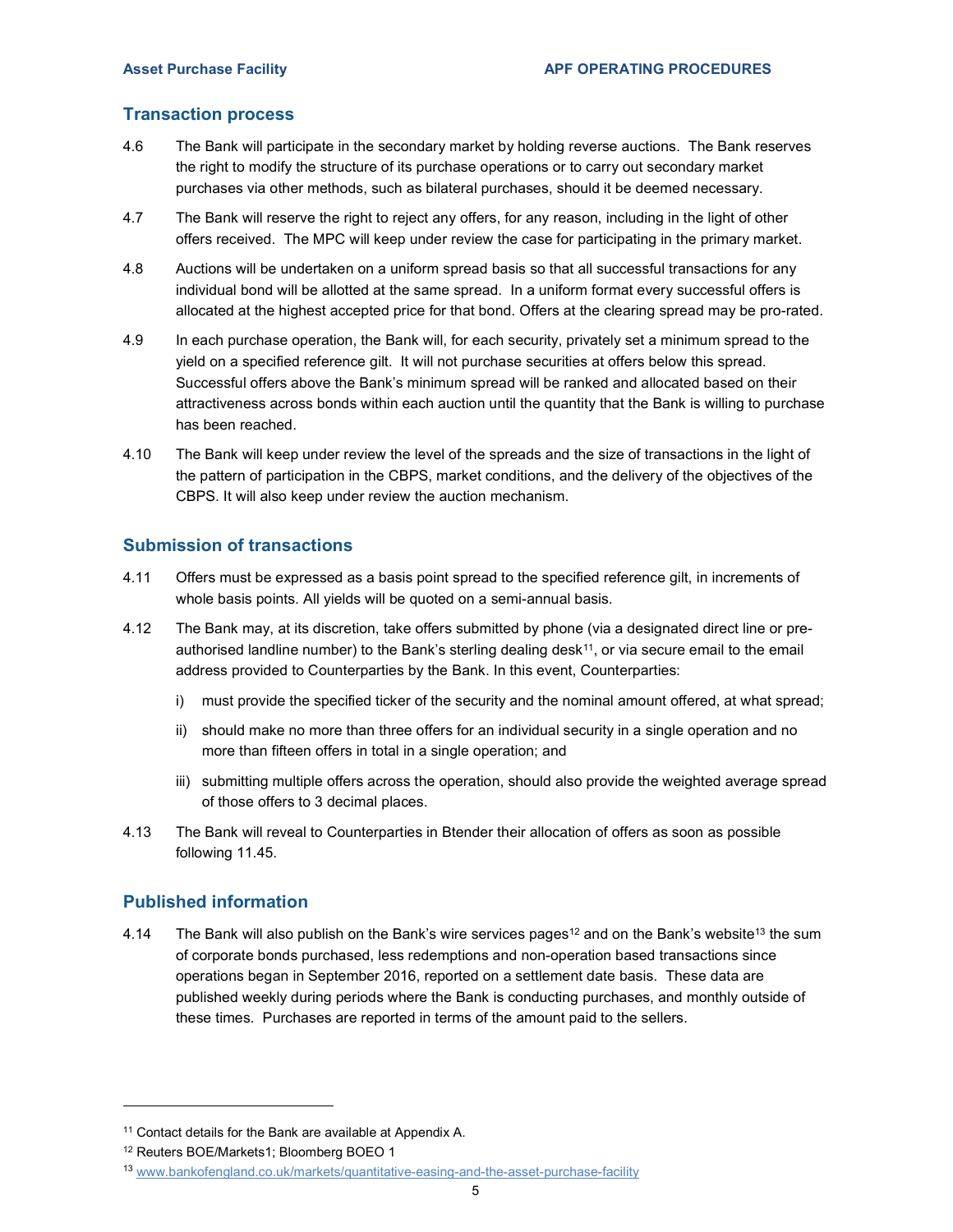#### Eligible issuers

- 4.15 The Bank will purchase bonds issued by companies (including their finance subsidiaries) that make a material contribution to economic activity in the UK, subject to the restrictions set out below.<sup>14</sup> The Bank will consider a number of factors in making its eligibility decisions. Companies with significant employment in the UK or with their headquarters in the UK will normally be regarded as meeting this requirement, but the Bank will also consider whether the company generates significant revenues in the UK, serves a large number of customers in the UK or has a number of operating sites in the UK.
- 4.16 Corporate bonds issued by banks, building societies, insurance companies and other financial sector entities regulated by the Bank of England or the Financial Conduct Authority will not be eligible. Bonds will also not be eligible if issued by leveraged investment vehicles or from companies within groups which are predominantly active in businesses subject to financial sector regulation.

#### Eligible securities

- 4.17 The Bank will offer to purchase sterling corporate bonds of eligible issuers, with the following characteristics:
	- i) Conventional senior unsecured or secured, unsubordinated debt;
	- ii) Bonds rated investment grade by at least one major rating agency and subject to the Bank's assessment process.
	- iii) Cleared and settled through Euroclear and/or Clearstream;
	- iv) Minimum amount in issue of £100 million;
	- v) Minimum residual maturity of twelve months; no perpetual debt
	- vi) At least one month since the security was issued; and
	- vii) Securities will need to be admitted to trading on the official listing of an EU recognised stock exchange or, in the Bank's discretion, on a multilateral trading facility operated by a recognised stock exchange regulated in the EEA.
- 4.18 Bonds with complex or non-standard structures will not be eligible. Convertible or exchangeable bonds will not be eligible.
- 4.19 Corporate bonds that contain a "Spens clause"<sup>15</sup> will normally be eligible. Other corporate bonds that contain callable features will not normally be eligible. Bonds with standard par call options within 3 months of the maturity date may be considered eligible for purchase and may therefore, in the Bank's sole discretion, be included in any updated eligible list.
- 4.20 Securities issued by a finance subsidiary will normally require a guarantee from within the issuer's group. The Bank reserves the right to require a parent company guarantee in a form and substance satisfactory to the Bank. If the guarantor is incorporated overseas, the Bank will require a legal opinion to be provided.
- 4.21 The Bank publishes a list of eligible securities for the CBPS on the Bank's website<sup>16</sup>. This list will be

<sup>&</sup>lt;sup>14</sup> Further details can be found in the CBPS news release, here: www.bankofengland.co.uk/news?NewsTypes=09f8960ebc384e3589da5349744916ae&Taxonomies=0c5f35ac433e43 0a86d4b4844603e1ef&InfiniteScrolling=False&Direction=Latest

<sup>&</sup>lt;sup>15</sup> These provide that on early redemption, a cash payment is made to the bond holders that is the higher of the outstanding principal and the foregone interest and principal payments discounted at a rate equal to the redemption yield of a gilt of comparable maturity.

<sup>16</sup> www.bankofengland.co.uk/markets/quantitative-easing-and-the-asset-purchase-facility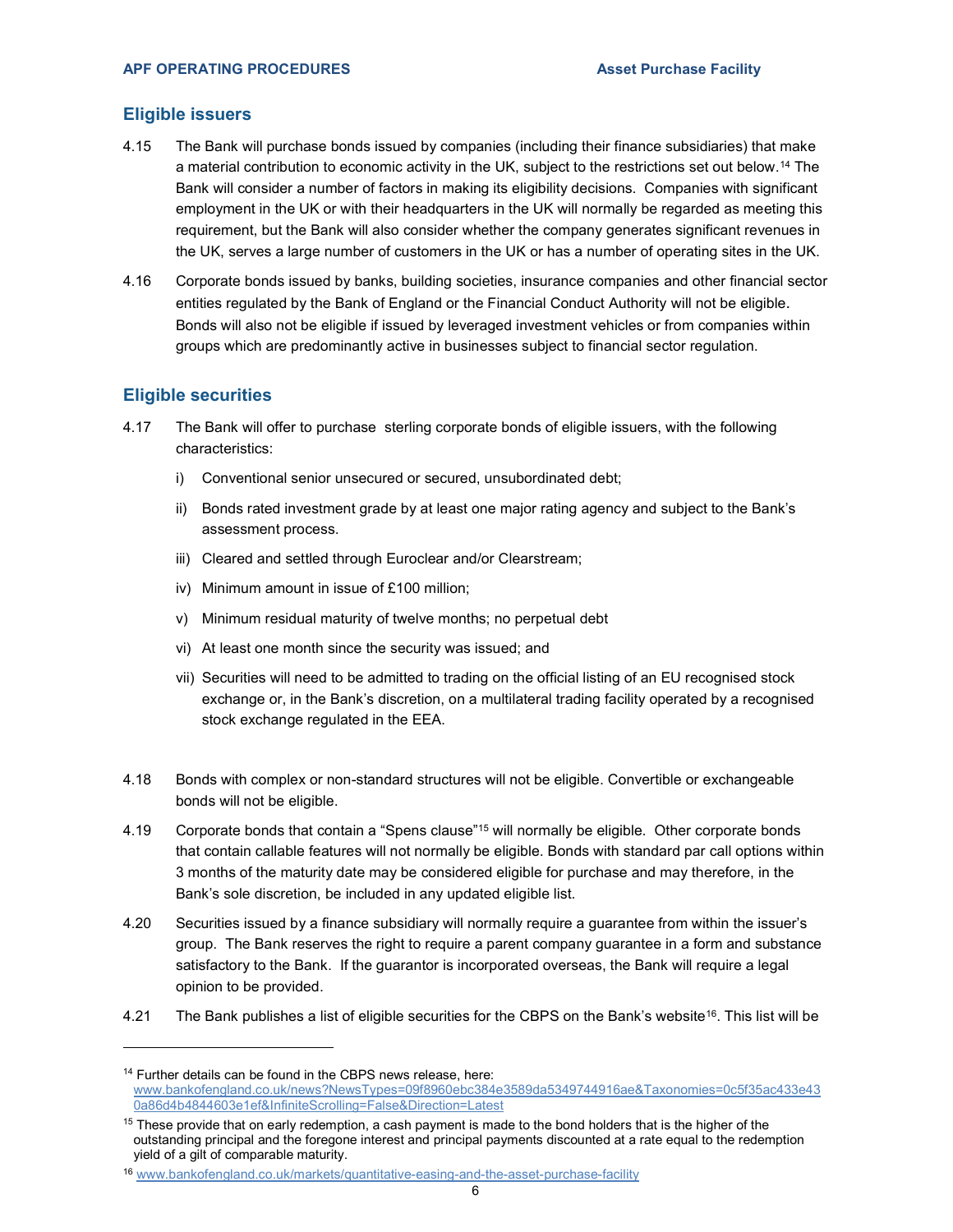updated at least monthly, and CBPS counterparties may submit requests to the Bank to consider the eligibility of additional issues<sup>17</sup>.

- 4.22 In order to ensure purchases are representative of issuance, the Bank has allocated each bond that is currently eligible for purchase to one of nine sectors, using a common sector classification, as indicated in the published eligibility list. The Bank intends to make purchases such that its holdings are representative of each sector's share – in terms of the face value of bonds outstanding – within the list of eligible bonds. The Bank will also seek to avoid over concentration in particular sectors or issuers and may choose not to make purchases of particular sectors or issuers for any reason at any time, including where the Bank is unable to make a purchase owing to applicable law and regulation.<sup>18</sup>
- 4.23 The Bank will keep the eligibility criteria under review. The Bank will reserve the right in its sole discretion to deem any security ineligible for any reason, including deeming securities ineligible, or ceasing purchase of securities, that it has previously offered to purchase. Updates to the eligibility criteria to permit securities listed on multilateral trading facilities do not change the Bank's policy on requiring all payments from issuers to be made without withholding or deduction for or on account of tax. Thus, securities must continue to come within the scope of the quoted Eurobond exemption from UK withholding tax.

<sup>17</sup> www.bankofengland.co.uk/markets/quantitative-easing-and-the-asset-purchase-facility

<sup>&</sup>lt;sup>18</sup> Further details can be found in the CBPS news release, here: www.bankofengland.co.uk/news?NewsTypes=09f8960ebc384e3589da5349744916ae&Taxonomies=0c5f35ac433e43 0a86d4b4844603e1ef&InfiniteScrolling=False&Direction=Latest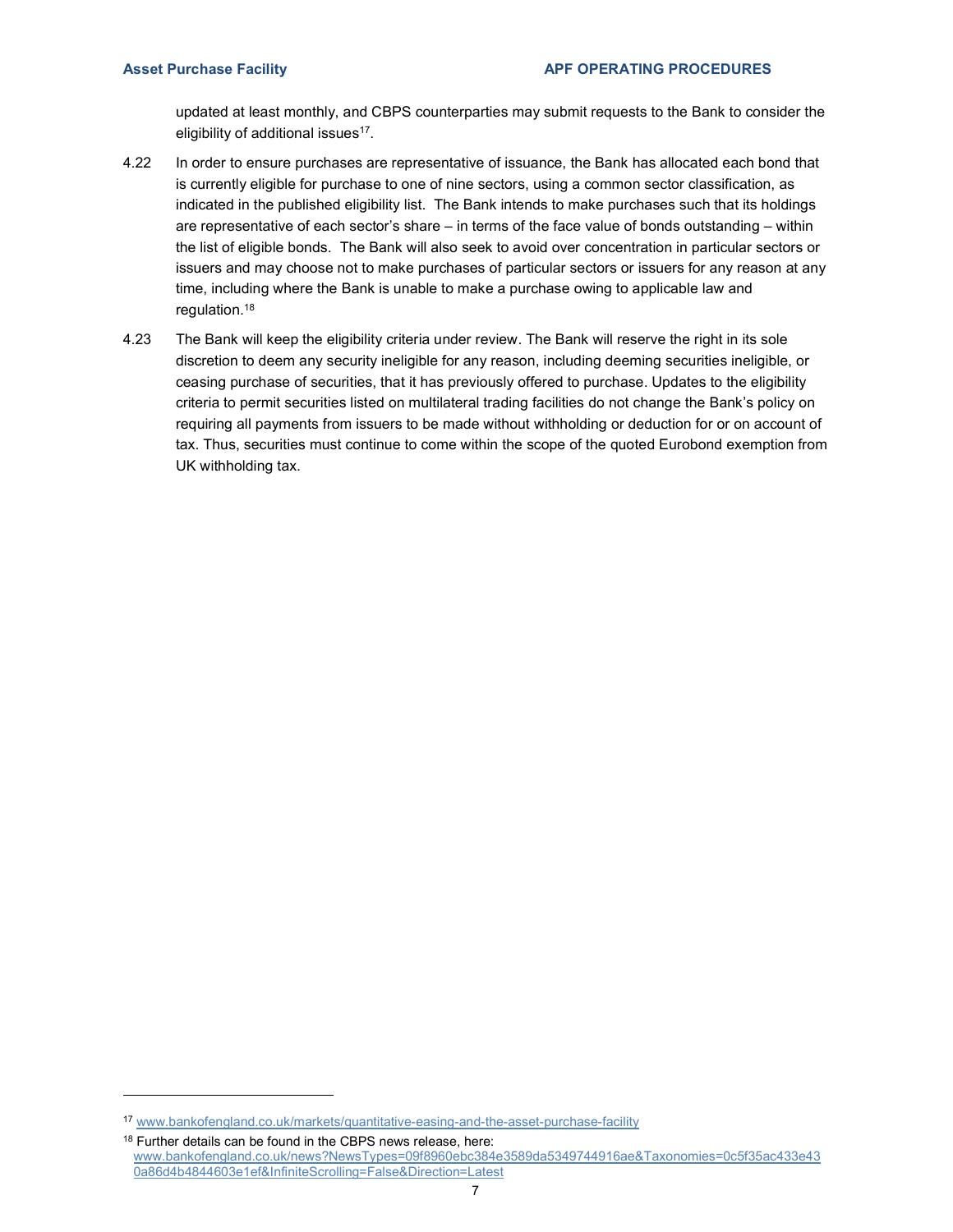## 5 Gilt Purchases

5.1 Gilt purchases are undertaken as part of the implementation of monetary policy by the Bank, acting as agent for the BEAPFF.

#### Table 3 Parameters applicable for Gilt Purchases

| <b>Parameter</b>                                | <b>Description</b>                                                                                                                                                                                                                                                                                      |  |  |
|-------------------------------------------------|---------------------------------------------------------------------------------------------------------------------------------------------------------------------------------------------------------------------------------------------------------------------------------------------------------|--|--|
| <b>Timing</b>                                   | Normally three auctions per week, on Mondays, Tuesdays and Wednesdays.<br>Competitive auctions are held between 14:15 and 14:45. Non-competitive offers<br>must be submitted by 11am on the day of the auction.                                                                                         |  |  |
| Announcement                                    | The size of the auctions and the stocks to be purchased will ordinarily be announced<br>on the Bank's wire services pages <sup>19</sup> :-<br>each Thursday at 16:00, for auctions to be held during the following week,<br>and<br>at 9:00 on the morning of each operation, for that day's operations. |  |  |
| <b>Gilts purchased</b>                          | Gilts with the residual maturity set out below will usually be purchased as follows:-<br>Mondays: Between 3 and 7 years<br>Tuesdays: Greater than 20 years<br>Wednesdays: Between 7 and 20 years <sup>20</sup>                                                                                          |  |  |
| <b>Duration of auctions</b>                     | 30 minutes                                                                                                                                                                                                                                                                                              |  |  |
| <b>Minimum offer</b>                            | Competitive offers: £5 million<br>Non-competitive offers: £1 million                                                                                                                                                                                                                                    |  |  |
| Minimum offer<br>increment                      | £1 million (for competitive and non-competitive offers)                                                                                                                                                                                                                                                 |  |  |
| <b>Minimum allocation</b><br>increment          | £0.1 million                                                                                                                                                                                                                                                                                            |  |  |
| <b>Maximum total offers</b><br>per counterparty | Unrestricted                                                                                                                                                                                                                                                                                            |  |  |
| <b>Settlement</b>                               | $T+1$                                                                                                                                                                                                                                                                                                   |  |  |

#### Purchase process

- 5.2 The Bank will offer to purchase gilts in reverse-auctions. In each auction the Bank will offer to purchase a fixed total value of gilts, based on total proceeds, including any accrued interest. Each auction will have both a competitive and a non-competitive element.
- 5.3 Non-competitive offers will be invited, and the aggregate amount allocated to non-competitive offers announced, ahead of the start of the competitive auctions.
- 5.4 In the competitive auctions, purchases will be undertaken at prices determined in a variable rate auction on a discriminatory-price basis. Offers in the non-competitive element of the auctions will be allocated at the weighted average price at which the relevant stock was allocated in the competitive auction.
- 5.5 In any individual auction, the Bank intends to offer to purchase gilts divided into three maturity sectors, defined as:
	- i) gilts with a residual maturity of between 3 and 7 years

<sup>19</sup> Reuters BOE/Markets 1; Bloomberg BOEO 3.

 $20$  A gilt with exactly 7 years (measured at settlement date for the auction) residual maturity would be included in the 7-20 year maturity sector, and a gilt with exactly 20 years (measured at settlement date for the auction) residual maturity would be included in the over 20 years maturity sector..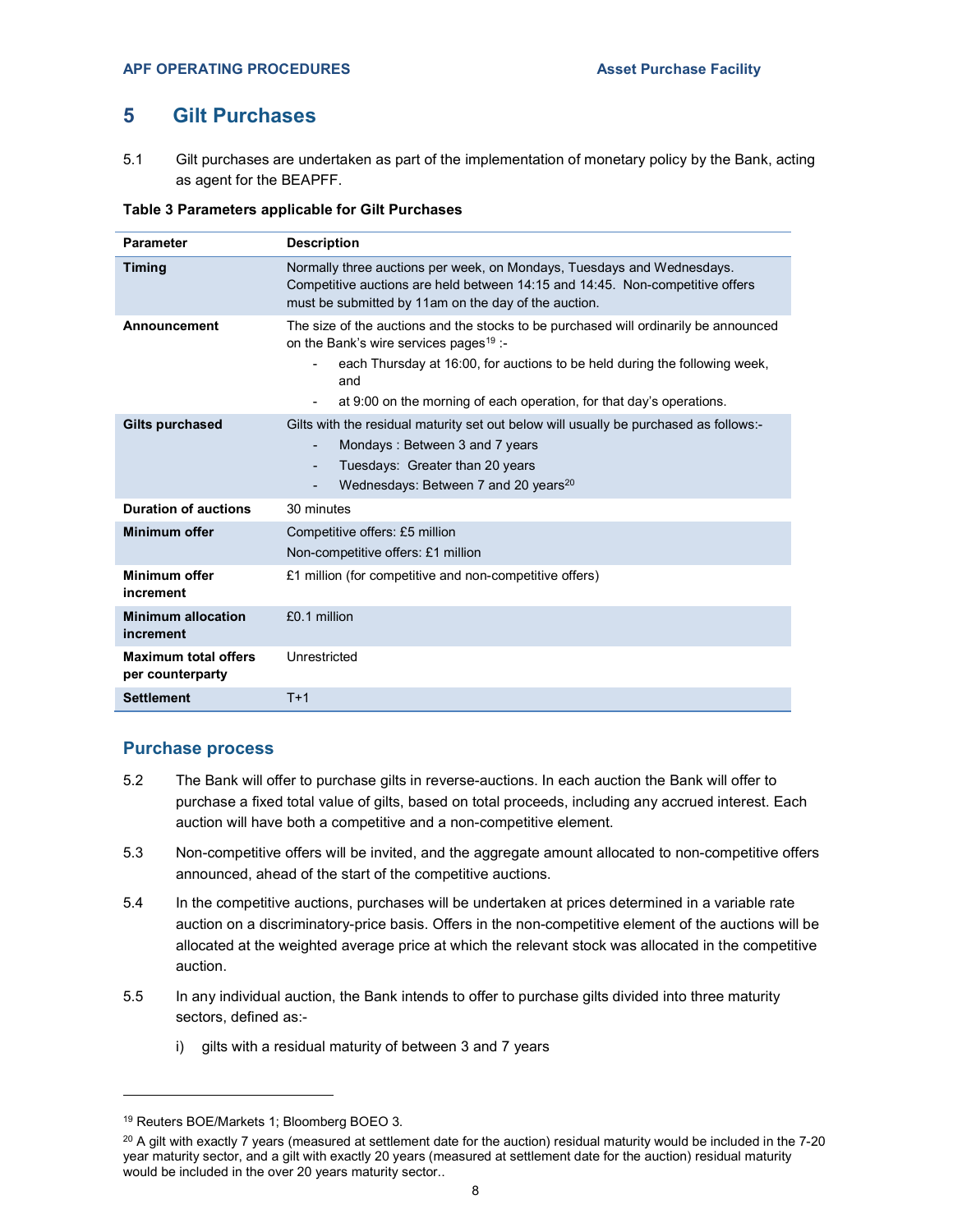- ii) gilts with a residual maturity between 7 and 20 years, or
- iii) gilts with a residual maturity greater than 20 years only.
- 5.6 The amount of each stock that the Bank will buy in each competitive auction will not be predetermined, subject to the overall size of the operation. Offers for different stocks will be allocated based on the attractiveness of offers for each stock relative to market mid yields for the stocks, as published by Tradeweb, at the close of the auction. There will be no minimum allocation to a particular stock.

#### Non-competitive offers

- 5.7 Non-competitive offers must be submitted on the day of the auction by an authorised person via email using the pro-forma provided by the Bank. Such offers must be received by the Bank no later than 11am, after which time they are irrevocable, and receipt should be confirmed by the Counterparty by telephone to the Bank's sterling dealing desk.<sup>21</sup> Offers should state the nominal amount of each stock offered for sale on a non-competitive basis.
- 5.8 The Bank reserves the right to restrict the aggregate amount of BEAPFF's purchases of a stock that is allocated to non-competitive offers. If the total of non-competitive offers in the relevant stock were to exceed the amount allocated by the Bank, they would be scaled down on a pro rata basis. Scaled offers would be rounded to the nearest allocation increment.
- 5.9 The amount allocated to non-competitive offers and the degree of any scaling will be announced on the Bank's wire services pages at 12:00. In the event that there is scaling, the Bank will confirm individual allocations by telephone.
- 5.10 Counterparties whose offers are accepted will be paid the weighted average clean price, plus accrued interest, at which the relevant stock was allocated in the competitive auction.
- 5.11 In the event that none, or only a small amount, of a particular stock were allocated in the competitive auction, the Bank reserves the right to cancel relevant non-competitive offers, notwithstanding any earlier announcement.

#### Competitive offers

- 5.12 The size of the competitive auctions will be announced at 12.00, reflecting the amount allocated to non-competitive offers.
- 5.13 Counterparties must input the nominal sterling amount in millions for each specific gilt they wish to sell and the clean price they wish to offer. The number of decimal places allowed for the price is currently 3.
- 5.14 Offers are submitted by counterparties using a clean price. When offers are received in Btender they are also converted to a yield using the standard gilt market conversion calculation available on the DMO's website, and the yield is also displayed for information to counterparties.
- 5.15 The Bank reserves the right to set a maximum offer price/minimum yield. Offers will be allocated in descending yield order, based on the attractiveness of offers for different stocks relative to market yields. Offers that are accepted at the lowest yield may be scaled down on a pro rata basis and will be rounded down to the nearest allocation increment.
- 5.16 Offers are accepted in full or in part at the Counterparty's offer price. The amount of each accepted offer in total proceeds will be paid to the Counterparty.

<sup>&</sup>lt;sup>21</sup> Contact details for the Bank are included in Annex A.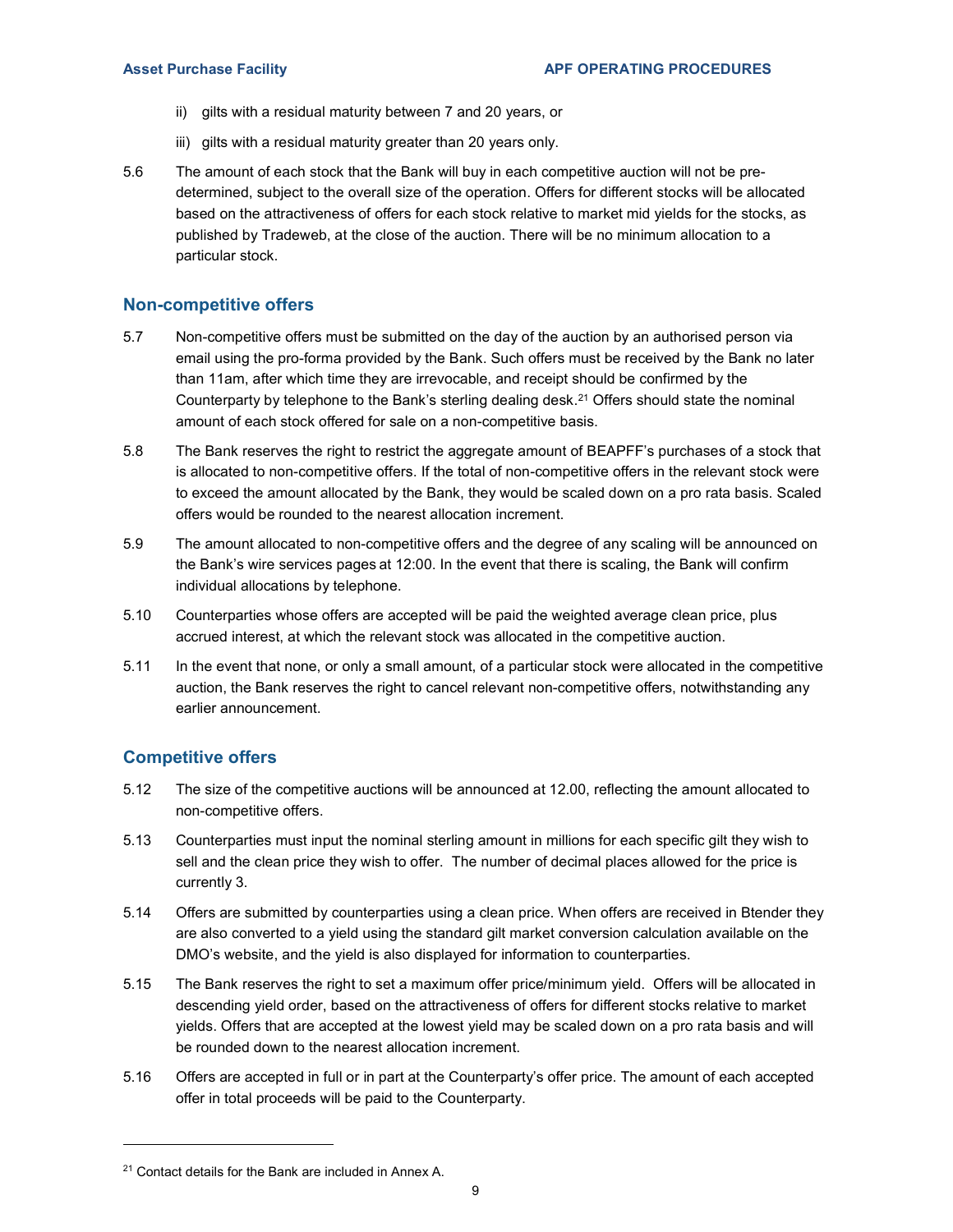5.17 Confirmation of the amount allocated will be available in Btender.

#### Published information

- 5.18 The results of each competitive auction will be announced on the Bank's wire services pages<sup>22</sup> as soon as possible after its end. The Bank will publish, for each stock offered, the amount purchased, in terms of the total proceeds; the total size of offers received; the weighted average price; the highest accepted price; and the lowest accepted price.
- 5.19 From 6 October 2016, the Bank will publish each Thursday at 15:00 the total amount of gilts purchased in operations, in terms of the total proceeds, from the previous Thursday up until the previous day, reported on a trade date basis. At the same time, the Bank will also publish the sum of gilts purchased, less maturities, to date, reported on a settlement date basis.

#### Eligible securities

- 5.20 BEAPFF purchases conventional gilts with a minimum residual maturity of greater than three years in the secondary market.
- 5.21 The Bank does not currently intend to purchase index-linked gilts; or rump stocks; or stocks with an outstanding issue size below £4 billion.
- 5.22 The Bank does not currently intend to purchase gilts where the Bank holds more than 70% of the "free float", i.e. the total amount in issue minus government holdings. The Bank will, however, continue to keep the identity of gilts eligible for purchase in the APF under review.
- 5.23 BEAPFF will not offer to purchase gilts newly-issued by the DMO within one week of their issue; and will not offer to purchase gilts which the DMO has announced it will re-open, including via a minitender, during the period one week either side of the re-opening. If DMO announces a re-opening, including via a mini-tender, within that period, of a stock that the Bank had previously announced it would offer to purchase on a particular day, the Bank will remove the stock from those to be purchased.

<sup>22</sup> Reuters BOE/Markets 1; Bloomberg BOEO 3.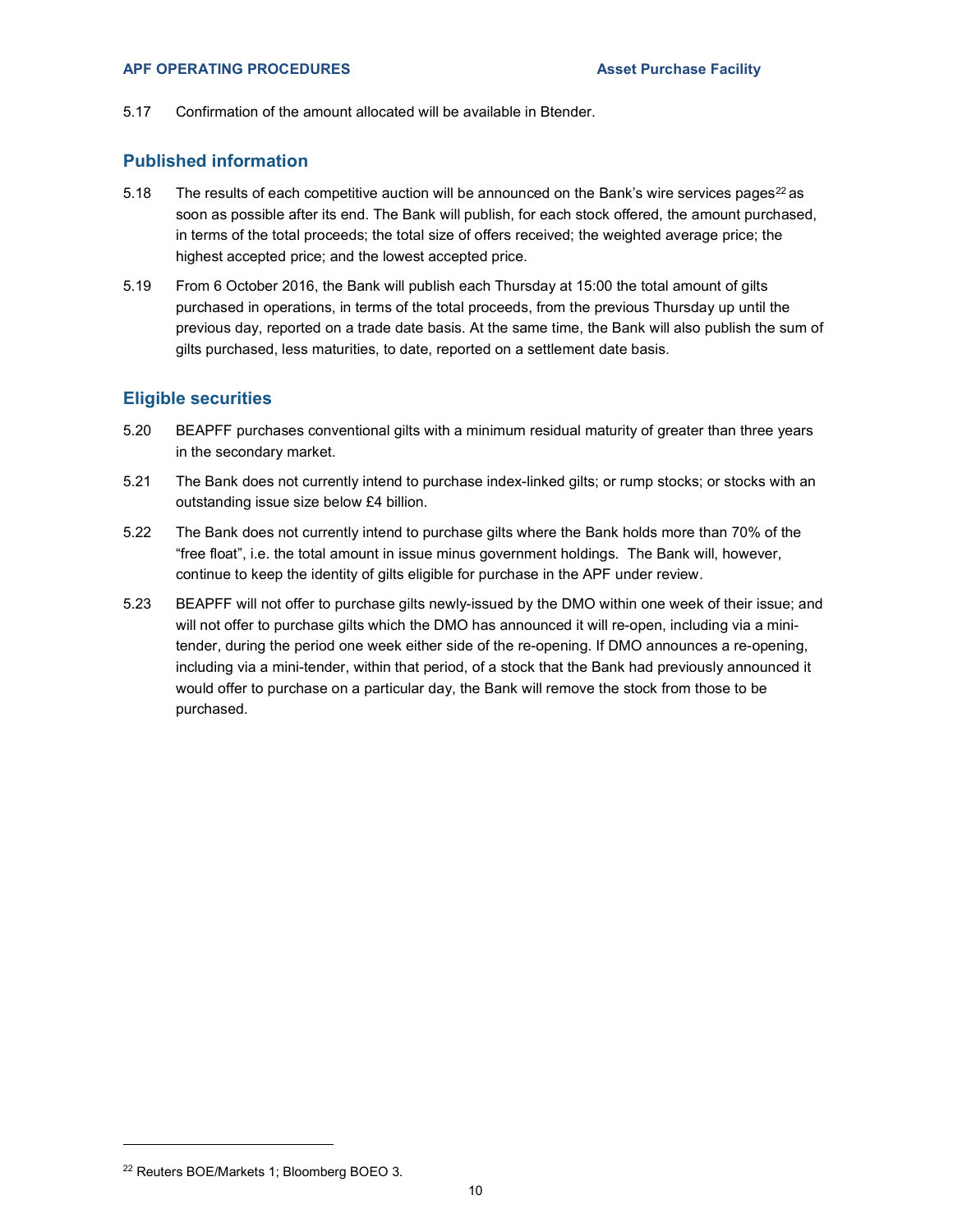## 6 Settlement

## Corporate Bonds

- 6.1 As part of the sign up process for the APF, Counterparties must provide the Bank with:
	- i) their authorised signatory list;
	- ii) settlement area contact details, including telephone numbers, fax numbers and settlement group email addresses;
	- iii) Standard Settlement Instructions  $(SSIs)^{23}$  (for settlement accounts to be used); and
	- iv) where the Counterparty operates via an agent or custodian, contact details for the agent or custodian should also be provided in case of settlement issues.
- 6.2 Where Counterparties use multiple accounts in the settlement systems for different products, they should detail which asset types are delivered from each individual account.
- 6.3 These settlement and SSI details can only be changed with 24 hours' notice, either by authenticated signed instruction or by SWIFT instruction (sent to our SWIFT BIC BKENGB2L fao MST, BU 5).
- 6.4 Where Counterparties have submitted offers via Btender, the agreed transaction record will be held in Btender.
- 6.5 For all other transactions entered into, the Bank (as settlement agent for BEAPFF) will send transaction confirmations by email to the nominated contact address on the day of the transaction. Any differences must be highlighted by the Counterparty within 24 hours. Otherwise this transaction confirmation will be deemed to be the agreed version.
- 6.6 The Bank will not accept written or electronic transaction confirmations sent by Counterparties.
- 6.7 All trades should be input and matched and ready for settlement at 17.00 on the day prior to settlement.
- 6.8 The pricing used on all trades should be rounded to 3 decimal points.
- 6.9 Where trades are to settle in real time, it is the Counterparty's responsibility to attach a daylight indicator (if settling via Euroclear or Clearstream) to enable such trades to settle.
- 6.10 Where APF corporate bond purchase trades do not settle on value date because Counterparties lack stock or for any other failure on their part, or the part of their agent, Counterparties may be charged a failed trade charge which is the greater of either: the RTGS overdraft rate on the cash proceeds for the period of the fail; or the minimum failed settlement charge of £500. Such a charge to be paid within 10 days of notification being sent.
- 6.11 Counterparties are liable in accordance with the APF Terms and Conditions to pay or reimburse to the Bank or BEAPFF all of their costs, charges fees, and other expenses. These include in particular (and without limitation) any transfer taxes, registration charges and value added taxes incurred in connection with the transfer of securities.
- 6.12 For reference the following account is used by BEAPFF:

i) Fee payments should be made via CHAPS to sort code 10-00-00 account 50002422 (sent to our

<sup>&</sup>lt;sup>23</sup> SSIs can be submitted using forms which are available on the Bank's website at www.bankofengland.co.uk/markets/quantitative-easing-and-the-asset-purchase-facility. See Appendix A for all Bank contact details.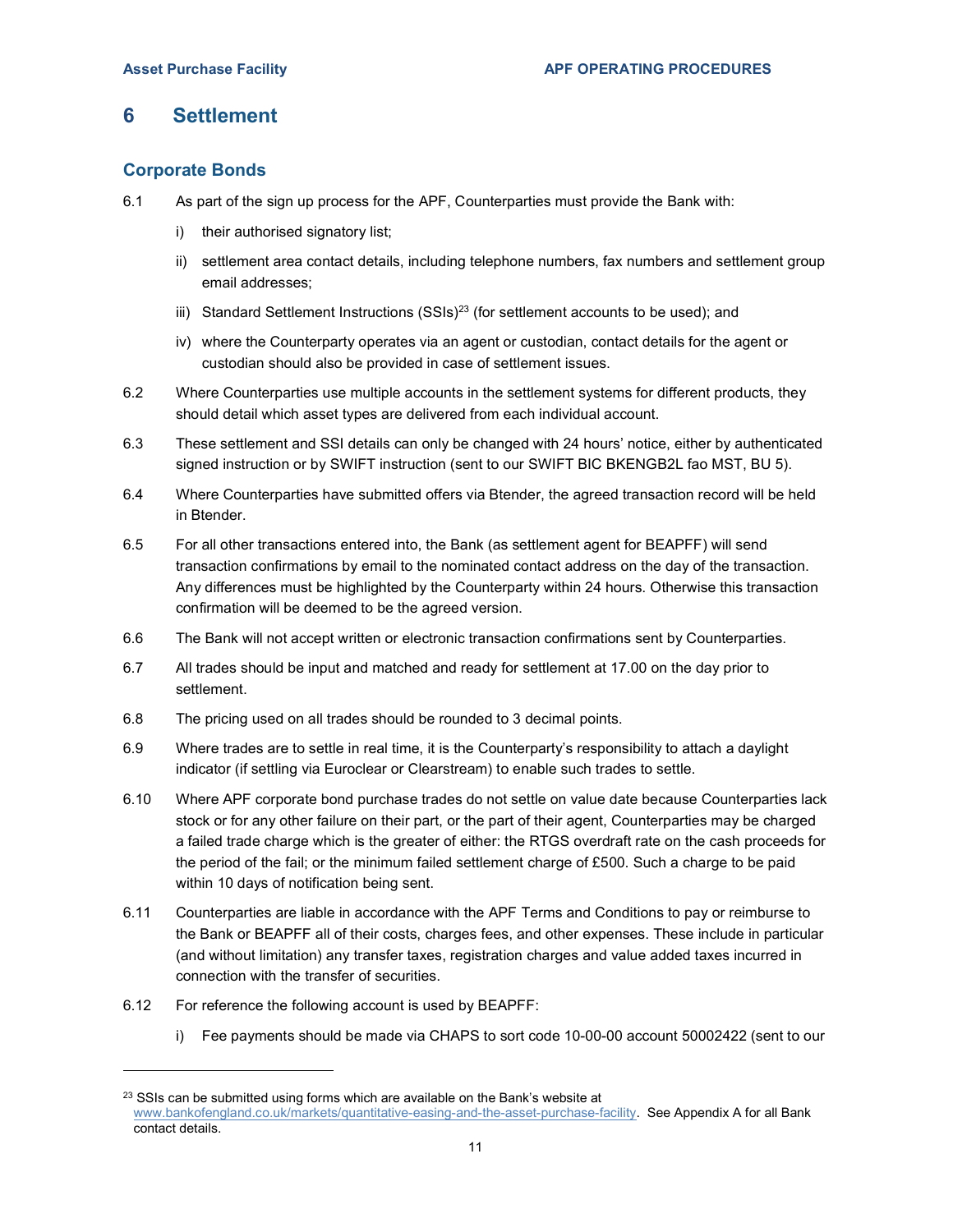SWIFT BIC BKENGB33).

#### **Gilts**

- 6.13 As part of the sign up process for the APF, Counterparties must provide the Bank with:
	- i) their authorised signatory list;
	- ii) settlement area contact details, including telephone numbers, and settlement group email addresses;
	- iii) Standard Settlement Instructions  $(SSIS)^{24}$  (for the CREST settlement account to be used); and
	- iv) where the Counterparty operates via an agent or custodian, contact details for the agent or custodian should also be provided in case of settlement issues.
- 6.14 Where Counterparties use multiple accounts in the settlement systems for different products, they should detail which asset types are delivered from each individual account.
- 6.15 These settlement and SSI details can only be changed with 24 hours' notice, either by authenticated signed instruction or by SWIFT instruction (sent to our SWIFT BIC BKENGB2L fao CMC, BU 5).
- 6.16 Where Counterparties have submitted offers via Btender, the agreed transaction record will be held in Btender.
- 6.17 All trades should be input and matched and ready for settlement at 17.00 on the day prior to settlement.
- 6.18 All trades settling in CREST must be settled without transaction splitting. Partial / fractional deliveries will not normally be allowed. Where a Counterparty wishes to split a trade, prior permission must be sought from the Bank.
- 6.19 The Counterparty must exactly match the Bank's cash settlement proceeds for trades settling in CREST. There is no tolerance matching on the Bank's CREST account.
- 6.20 Where APF gilt purchase trades do not settle on value date because Counterparties lack stock or for any other failure on their part, or the part of their agent, Counterparties may be charged a failed trade charge at the RTGS overdraft rate on the cash proceeds for the period of the fail. Such a charge to be paid within 10 days of notification being sent.
- 6.21 It is a requirement of the Terms and Conditions that transactions should be free of any transfer taxes or other charges. When entering transactions to settle in CREST, this should be done with Stamp Duty Reserve Tax (SDRT) status set to not apply.
- 6.22 Counterparties are liable in accordance with the APF Terms and Conditions to pay or reimburse to the Bank or BEAPFF all of their costs, charges fees, and other expenses. These include in particular (and without limitation) any transfer taxes, registration charges and value added taxes incurred in connection with the transfer of securities.
- 6.23 For reference the following accounts are used by BEAPFF:
	- i) CREST account MGOAD.

ii) Fee payments should be made via CHAPS to sort code 10-00-00 account 50002422 (sent to our SWIFT BIC BKENGB33).

 $24$  SSIs can be submitted using forms which are available on the Bank's website. See Appendix A for all Bank contact details.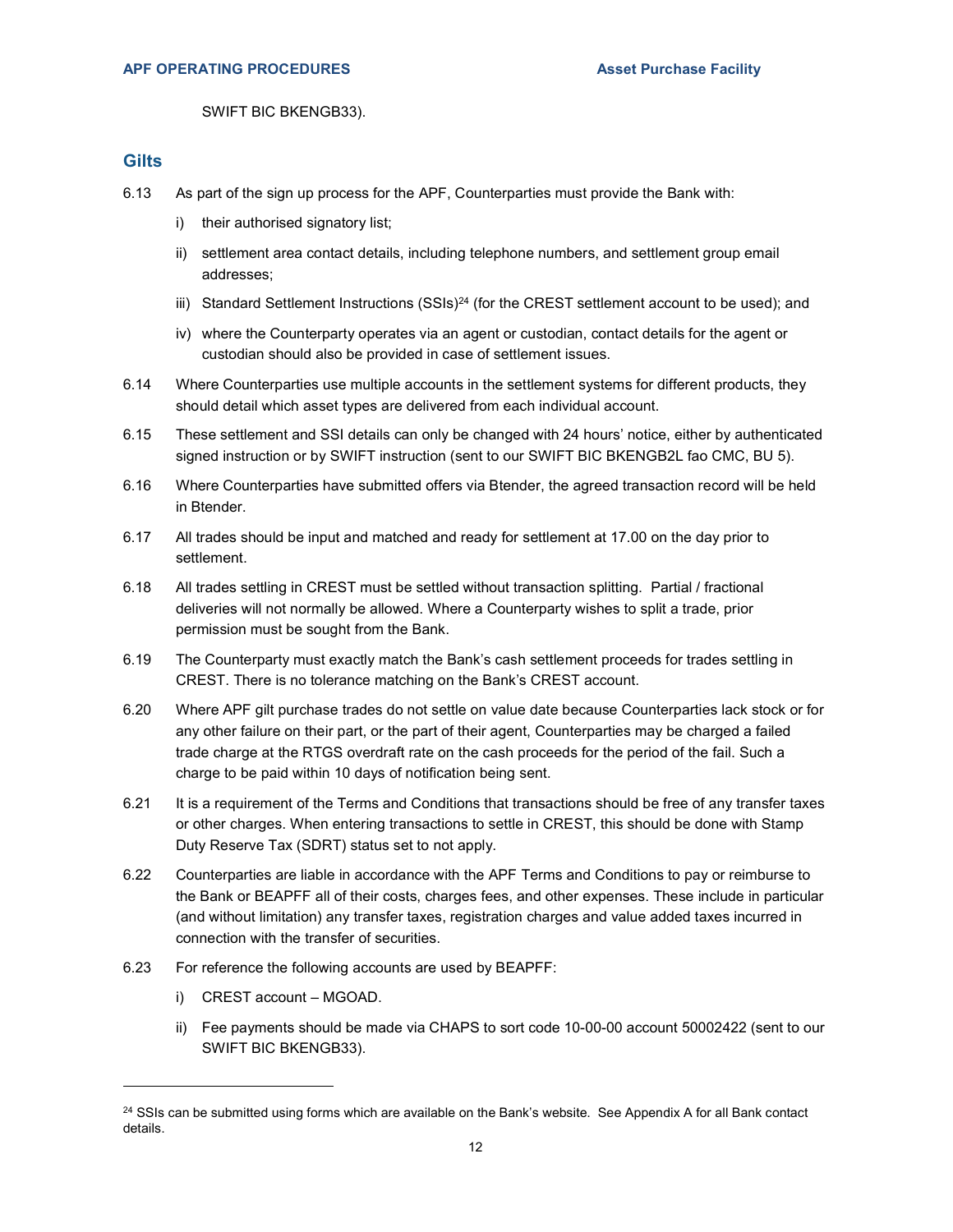## 7 Contingencies

- 7.1 In the event that Btender is unavailable prior to the start of an operation, the operation may be postponed or cancelled. If Btender were to become operational later in the day, the operation would be run later on the scheduled day if the Bank determined that it was able to do so. Counterparties would normally be given 30 minutes' notice of the start time via a wire services announcement. If the operation could not be run on the same day, the Bank would announce as soon as practicable an alternative date on which the operation would take place.
- 7.2 If one or more Counterparties are unable to participate in an operation via Btender due to local technical problems, but Btender is still generally available, Counterparties may telephone the Bank on their designated direct line, or call the Bank's sterling dealing desk on 0203 461 5000 and the Bank will return the telephone call to the Counterparty's pre-authorised landline number to confirm the validity of the offer. The Bank would enter offer details manually into Btender.
- 7.3 When answering calls and entering offers received by telephone on a Counterparty's behalf, the Bank would prioritise offers received by designated direct line over those requiring call-back to a preauthorised number. The Bank would only be able to answer calls and enter offers to the extent practicable in the circumstances, and then on the basis of its reasonable endeavours and at the risk of the Counterparty. The Bank would not amend offers received by telephone, but would cancel offers if the request was received before the close of the operation.
- 7.4 If the number of Counterparties seeking to offer using a designated direct line was greater than the number that the Bank could manage operationally, the auction would be postponed or cancelled. If the Bank was satisfied that the local technical problems had been resolved, the operation could be run later in the day. Counterparties would be given 30 minutes' notice of the start time via wire services announcement. If an operation could not be run on the same day the Bank would announce as soon as practicable an alternative date upon which the operation would take place. The Bank may refuse to accept telephone offers from Counterparties that persistently fail to use Btender.
- 7.5 Should Btender not be available at the end of an operation, the Bank would call each Counterparty by telephone to confirm acceptance of their offers.
- 7.6 If SWIFT were not operational more widely, or at the Bank, the auction may be conducted via telephone or may be cancelled.
- 7.7 The Bank reserves the right to cancel an operation at any time before the results are published.